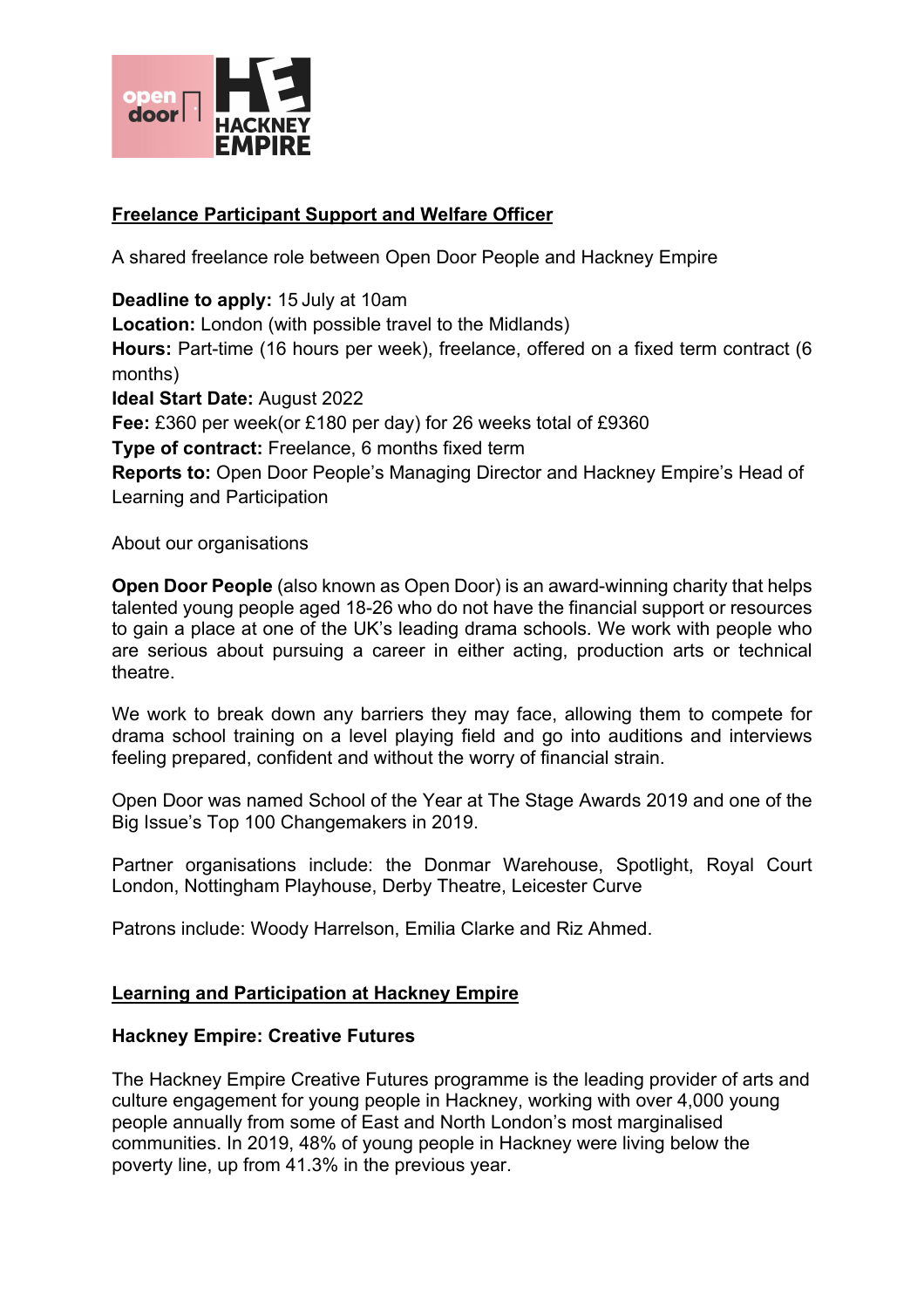

Our local community is one of the most culturally diverse in the UK and faces significant social and economic challenges. Our work is uniquely positioned, in that we are able to provide (in many cases at no cost to our core audience) expert-led creative workshops and masterclasses, alongside professionally produced performance opportunities.

At Hackney Empire we believe that we have a responsibility to champion and nurture both the next generation of artists and young people who may have limited or no access to arts & culture.

Access, inclusion & development are at the heart of everything we do; this means we work to accommodate the needs of all young people, whatever their ability or background. Together we create powerful, inspiring and transformative arts & culture, and cultivate a wider vision of a world in which everyone is acknowledged and encouraged.

### **PURPOSE OF ROLE**

To deliver pastoral support, triage issues and provide support on all matters regarding our participants' wellbeing. To support and advise the Hackney Empire and Open Door teams in relation to all matters regarding the wellbeing of our participants, safeguarding and policy, procedures and best practice.

### **JOB DESCRIPTION**

We are looking for someone to nurture the collaborative, welcoming and inclusive environment that is currently in place at Hackney Empire and Open Door and be a pivotal part of the wellbeing and safeguarding functions of both teams.

Our ideal candidate is a resourceful, compassionate person, who works well in a team but also on their own initiative and has demonstrable experience working in wellbeing and safeguarding with participants from the age of 13+.

The role will be split between the two organisations to provide support when most needed during the period of employment.

The successful candidate will be offered a freelance contract with each organisation for a daily rate (8 hours) of £180 per week: a total of 2 days (16 hours) at £360 per week throughout the fixed term contract. The working hours will be determined with the successful candidate. Payment is by monthly invoice, per organisation.

The ability to remain calm and composed when sensitive issues are disclosed is a vital requirement for this role, as are excellent communication and interpersonal skills, including the ability to build rapport and relationships with young people, handle confidential information and situations in an appropriate manner, and liaise with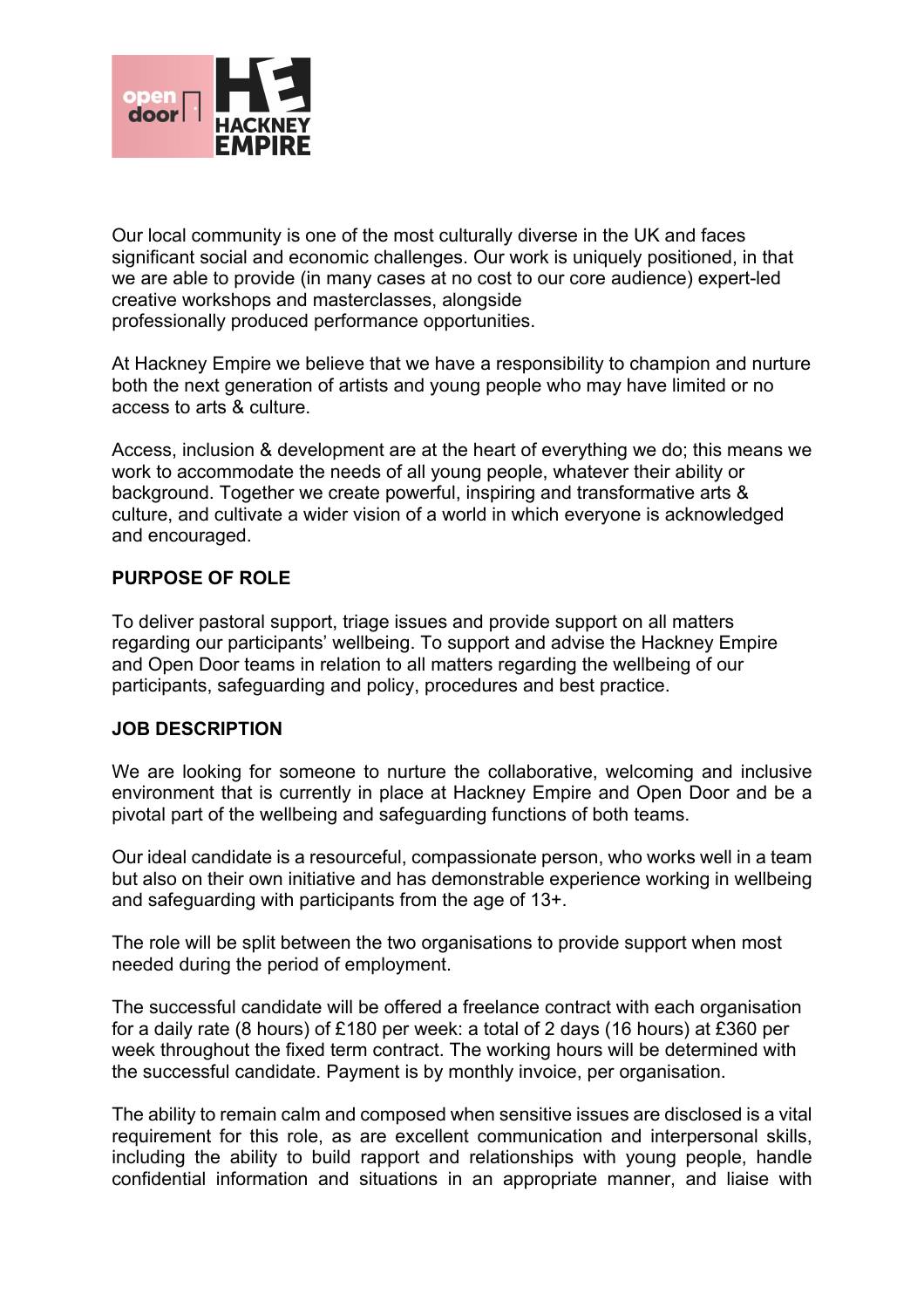

participants, the Open Door and Hackney Empire team, schools and specialists sensitively and professionally.

The role will involve taking into account the needs of participants from diverse backgrounds and with intersecting identities, with a focus on removing barriers to widen participation and increase access.

This role is subject to an Enhanced DBS check.

## **PERSON SPECIFICATION**

Essential criteria for this role:

- A degree in related disciplines and/or professional qualifications or relevant work experience relating to the field (e.g. social work, community support/development, wellbeing practice, mentorship, etc.)
- A demonstrable understanding of working with young people and mental health and wellbeing
- Experience in reporting and escalating serious participant welfare issues with Designated Safeguarding Leads
- Excellent communication skills (both verbal and written) and interpersonal skills
- Strong organisational skills, with a track record of managing and prioritising a busy workload
- Experience with working with young people, especially those from diverse backgrounds and with intersecting needs
- Experience liaising with professionals and professional networks, and convening and consulting as necessary
- A demonstrable ability to maintain professional boundaries and manage work confidentially and sensitively

Desirable qualities for this role are:

- A progressive outlook and values that align with Open Door and Hackney Empire
- Experience with another charitable organisation
- Proficiency with G Suite & Microsoft Office
- An understanding of the drama school system, as well as the theatre, film or television industry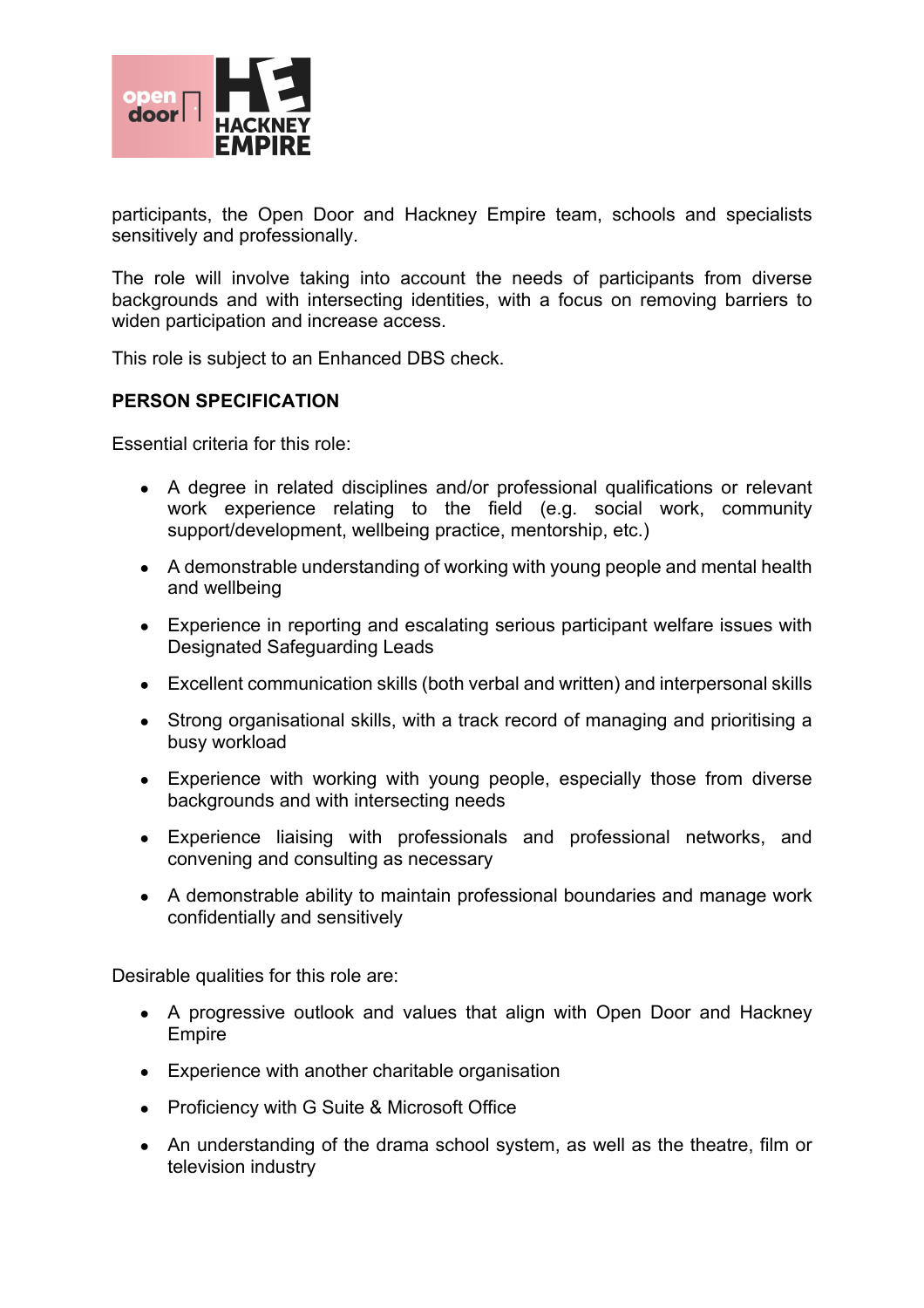

Key responsibilities include but are not limited to:

Shared Responsibilities:

- Providing pastoral care for participants
- Providing pastoral support sessions for young people through referrals from the Hackney Empire and Open Door team
- Triaging on a variety of presenting issues, including wellbeing & welfare concerns, mental health support, safeguarding, harassment and bullying, and sexual misconduct
- Providing advice and support to participants experiencing these issues, using the information gained to identify and discuss next steps, signpost and refer the participant to appropriate services as required, and subsequently acting as liaison between support services, the participant and the Open Door and Hackney Empire teams
- Exercising judgement in escalating serious participant welfare issues with the Designated Safeguarding teams
- Keeping accurate records to facilitate appropriate information sharing within the team and support collaborative working
- Maintaining up-to-date knowledge and understanding of available support services in the areas our participants are based (Open Door are currently London, Essex, Sheffield, Rotherham, the East Midlands, Cardiff and Glasgow and Hackney Empire is London based), as well as Open Door and Hackney Empire's policies, procedures and best practice, and advising colleagues on these as appropriate
- Ensuring Open Door and Hackney Empire's internal safeguarding and duty of care policies and procedures are robust and effective, and updating these as and when necessary
- Acting as a source of expertise and authority on matters relating to participant welfare and providing a supportive role for other staff supporting participants
- Developing and implementing appropriate strategies to support participants

Open Door responsibilities:

• Acting as the first point of contact to provide pastoral support to all participants, including those who are applying for drama school and those who are currently studying at drama school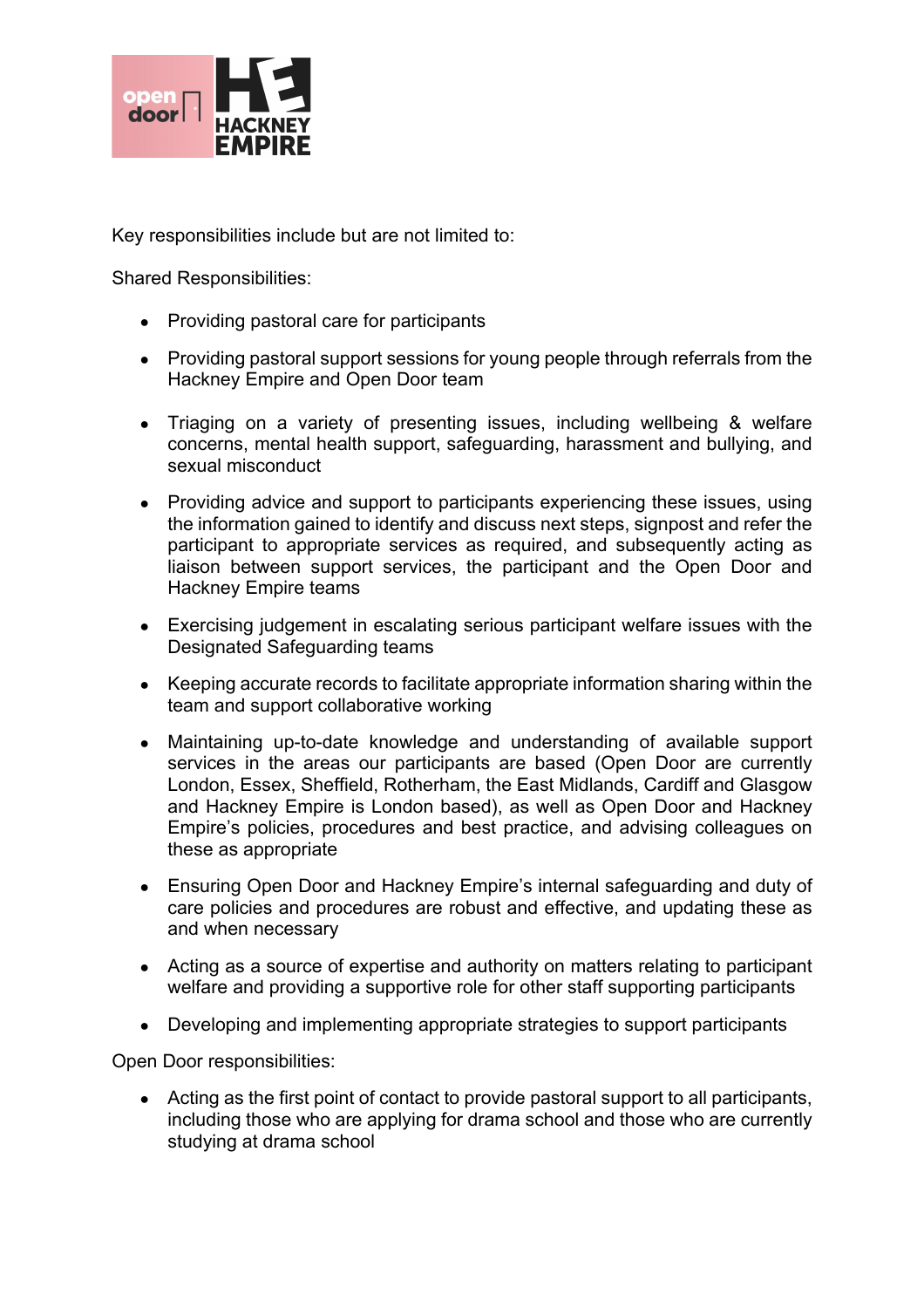

• Developing and implementing appropriate strategies to support participants with higher level support requirements across the lifecycle of their involvement with Open Door (from the Access Programme to the Graduating Group)

Hackney Empire responsibilities:

- Supporting the Learning and Participation teams to develop and implement support plans for participants
- Safeguarding for children, young people and adults

We treat all job applicants equally, regardless of class, age, disability, gender identity or gender expression, race, ethnicity, religion or belief, sexual orientation or any other equality characteristic. We are an equal opportunities and disability confident employer and particularly welcome applications from individuals who are underrepresented in the arts and culture sector.

All appointments are made subject to satisfactory references, proof of eligibility to work in the UK and an Enhanced Disclosure and Barring Service (DBS) check.

If you have any questions about this role or your application, you can contact jobs@opendoor.org.uk

### **To apply for this post, please:**

Send a full CV and a covering letter (approximately two sides of A4), outlining how you meet the person specification and can fulfil the responsibilities and needs of the role.

Please send the email to jobs jobs@opendoor.org.uk. The applications will be shared with Open Door and Hackney Empire teams. Please see links below for each organisation's privacy policy:

hackneyempire.co.uk/1138-2/

opendoor.org.uk/job-applicant-privacy-statement

Please also return with your application a completed Equal Opportunities Monitoring form available to download from hackneyempire.co.uk/working-with-us This form is for our evaluation purposes and will not be used in our assessment of your application.

### **The deadline for receipt of completed applications is Friday 15 July at 10am.**

**Interviews will take place on 5 August**, with a view to the successful candidate starting as soon as possible and an ideal start date in August 2022